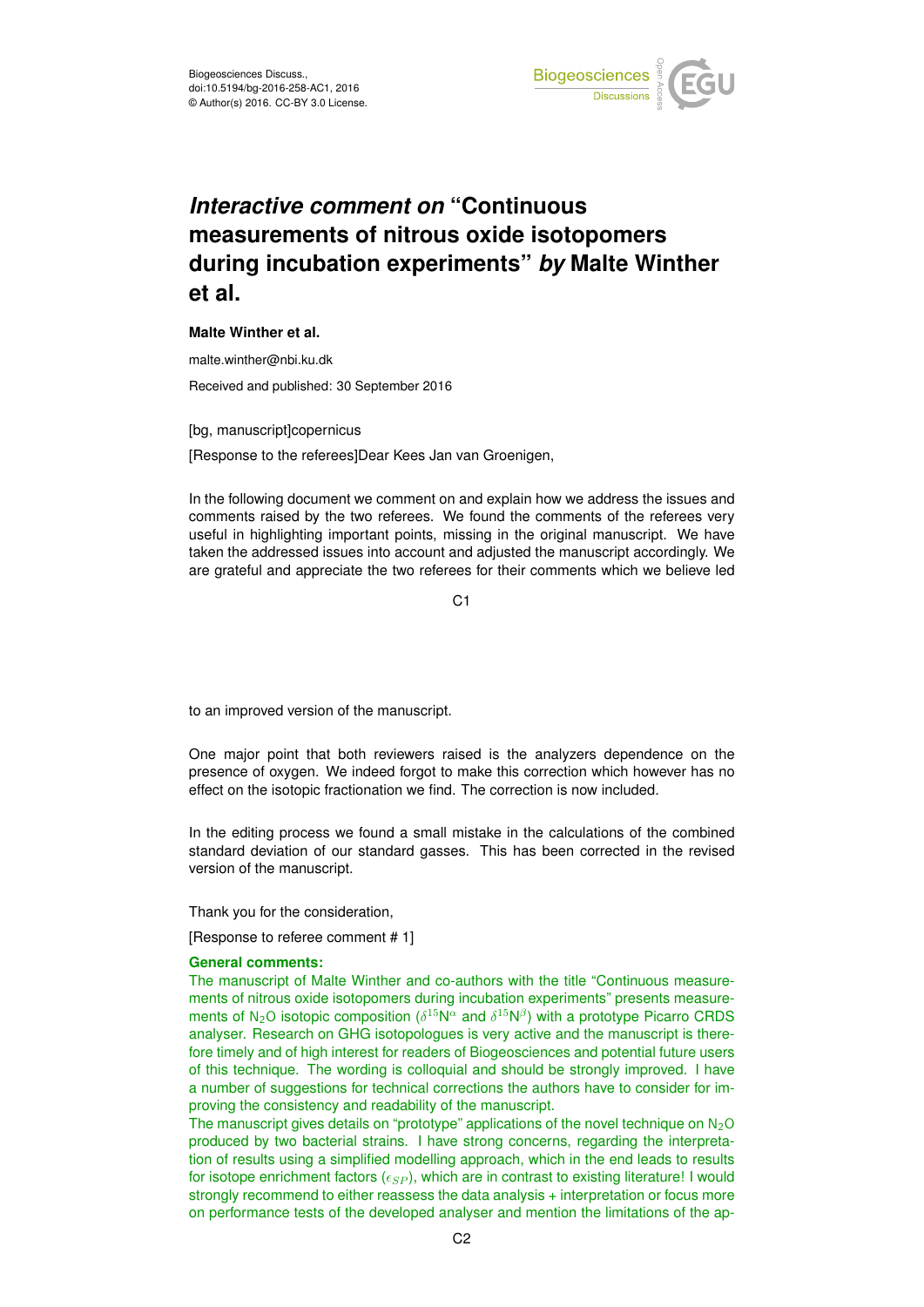plied approach.

Moreover, the manuscript gives the impression that this is the first time that  $N_2O$  isotopomers were analysed continuously by mid-infrared spectroscopy. The author ignore previously published using a similar CRDS analyser (D. V. Erler et al., Limnol. Oceanogr. Methods 13, 391–401 (2015)) and several years earlier with mid-infrared absorption spectroscopy QCLAS (see specific comments below related to page 2 Line 20). The respective citations have to be included in the manuscript before publication! In summary, I suggest publication in Biogeosciences after careful revisions.

All above comments are detailed below and we respond to them under specific comments.

# Specific comments:

Page 1 Line 3 -5: I would suggest to rephrase this sentence possibly to: "In the linear N=N=O molecule 15N substitution is possible in two distinct positions, central and terminal. The respective molecules, 14N15NO and 15N14NO, are called isotopomers."

We rephrased the sentence as suggested.

Page 1 Line 5: The sentence is colloquial and should be changed to something like: "... that  $N_2O$  produced by nitrifying or denitrifying microbes exhibits a different relative abundance of both isotopomers."

We agree and have rephrased the sentence in the revised version. Now we write:"It has been demonstrated that  $N_2O$  produced by nitrifying or denitrifying microbes exhibits a different relative abundance of both isotopomers."

C3

Page 1 Line 6: Please define the term "site preference".

In the revised version, we write: "Therefore, measurements of the site preference (difference in the abundance of the two isotopomers) in  $N_2O$  can be used to..."

Page 1 Line 7: What is the meaning of the term "in the order of days" – would it not be feasible to perform analysis for weeks or even months – please comment?

It is certainly feasible to perform continuous measurements over a longer period of time. The analyzer is not the limit it is rather the leak rate of the setup. What we meant here was that our experiments took place over a couple of days. We removed the statement as it leads to a misunderstanding as we can see from the reviewers comment.

Page 1 Line 10: The term "position dependent measurement" might be changed to" analysis of  $N<sub>2</sub>O$  isotopomers" or similar.

As suggested we changed the sentence to: "The continuous analysis of  $N_2O$  isotopomers reveal the....".

Page 1 Line 16: The limitations of the applied data analysis, in particular to disentangle  $N_2$ O production and  $N_2$ O reduction should be mentioned. In addition, the discrepancy of the enrichment factor  $\epsilon_{SP}$  for N<sub>2</sub>O reduction with existing literature should be mentioned or the number deleted from the abstract.

The limitations of our analyses are discussed in detail throughout the manuscript. We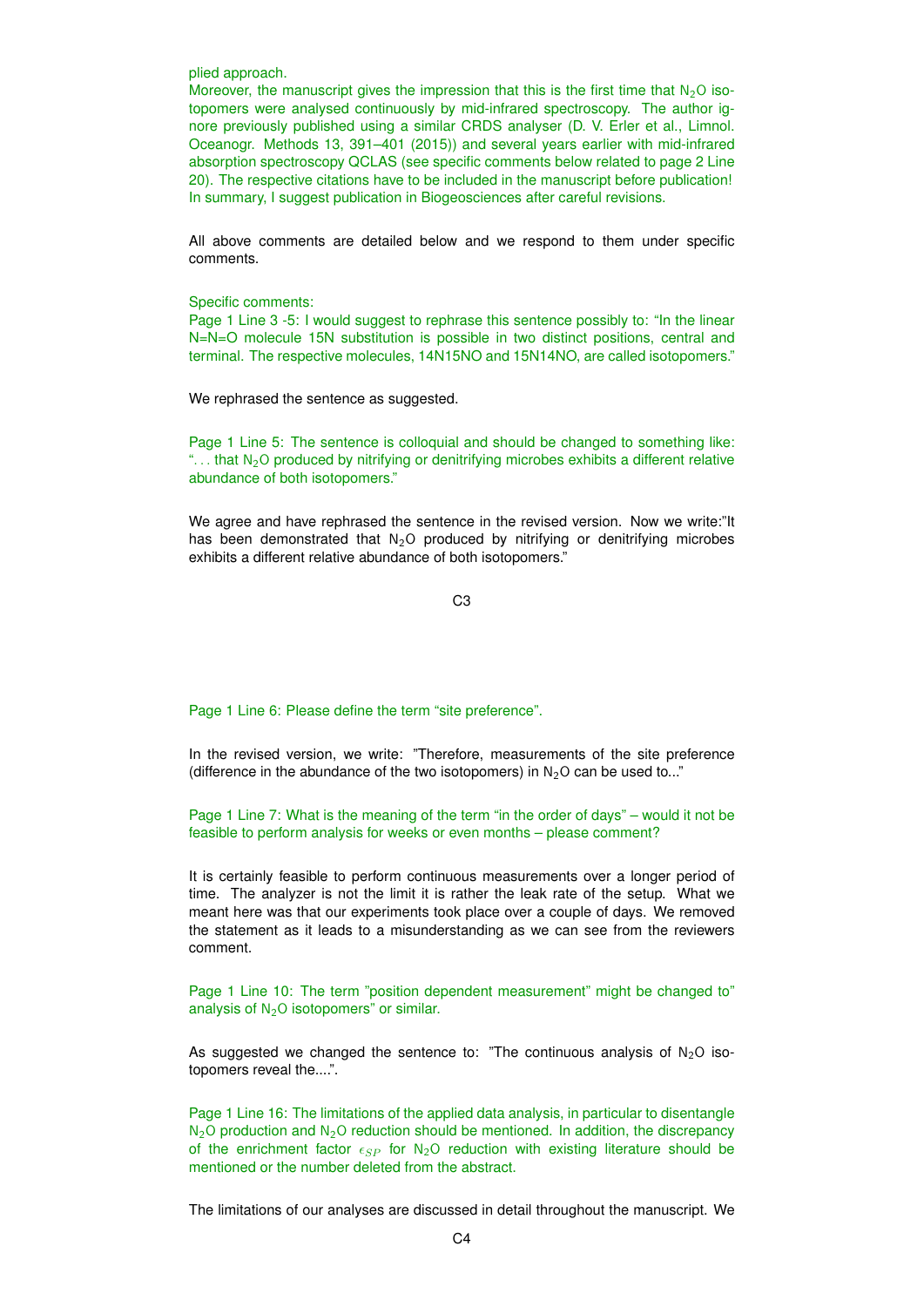believe that our results are robust and that a focus on the limitations in the abstract is not appropriate, though a sentence has been added to the abstract: "The slightly increased isotopic fractionation during reduction is believed to be due to diffusive isotopic fractionation and kinetic isotope effect."

Page 2 Line 17: The positions in the N<sub>2</sub>O molecule are named  $\alpha$  and  $\beta$  but not the isotopomers, please correct.

We changed the sentence to: "The position in the N<sub>2</sub>O molecule are named  $15N^{\alpha}$  and  $15N^{\beta}$  or short  $\alpha$  and  $\beta$  for  $14N^{15}N^{16}O$  and  $15N^{14}N^{16}O$ , respectively".

Page 2 Line 20: "... spectral regions ..."

The sentence has been changed to: "... the two isotopomers providing spectral regions where absorptions of the two isotopomers do not overlap."

Page 2 Line 20: Mid-infrared spectroscopy and exactly the same spectral region (around 2188 cm-1) was already applied earlier for continuous analysis of  $N_2O$ isotopologues. The authors have to cite the respective publications: H. Wächter et al. Optics Express 16 (12), 9239-9244 (2008), J. Heil et al. Geochimica et Cosmochimica Acta 139, 72–82 (2014), J. R. Köster et al. Rapid Commun. Mass Spectrom. 27, 216–222 (2013), J. Mohn et al. Atmos. Meas. Tech., 5, 1601–1609 (2012).

We agree and have added the references as requested.

Page 2 Line 25: The international isotope ratio scale is AIR-N2 and the standard is

 $C<sub>5</sub>$ 

atmospheric nitrogen.

We agree and the sentence has been changed accordingly.

Page 3 Lines  $0 - 17$ : Please add a few sentences on the effect of  $N_2O$  reduction on the  $N<sub>2</sub>O$  isotopic composition.

In the revised version the following has been added: "The cleavage of the covalent N=O bond of N<sub>2</sub>O leading to N<sub>2</sub> and H<sub>2</sub>O is the result of N<sub>2</sub>O reduction during bacterial denitrification. According to kinetic isotope theory, the cleavage of  $N_2O$  is expected to have an increased fractionation effect on  $^{15}N^{\beta}$ , due to the weaker N $-$ O bond, diffusion into the cell, and enzymatic reduction.  $N_2O$  reduction during bacterial denitrification is therefore expected to lead to an increase in SP. (Popp et al., 2002; Tilsner et al., 2003; Wrage et al., 2004)"

# Page 3 Line 20: "determined"

The spelling error has been corrected.

Page 3 Line 25: Please rephrase the term "14N absorption feature".

We agree that the term  $^{14}N$  in N<sub>2</sub>O has not been defined. We added the definition further up in the manuscript when it is mentioned for the first time.

Page 3 Line 26 – 28: Please give information for which "time interval" the precision values are given.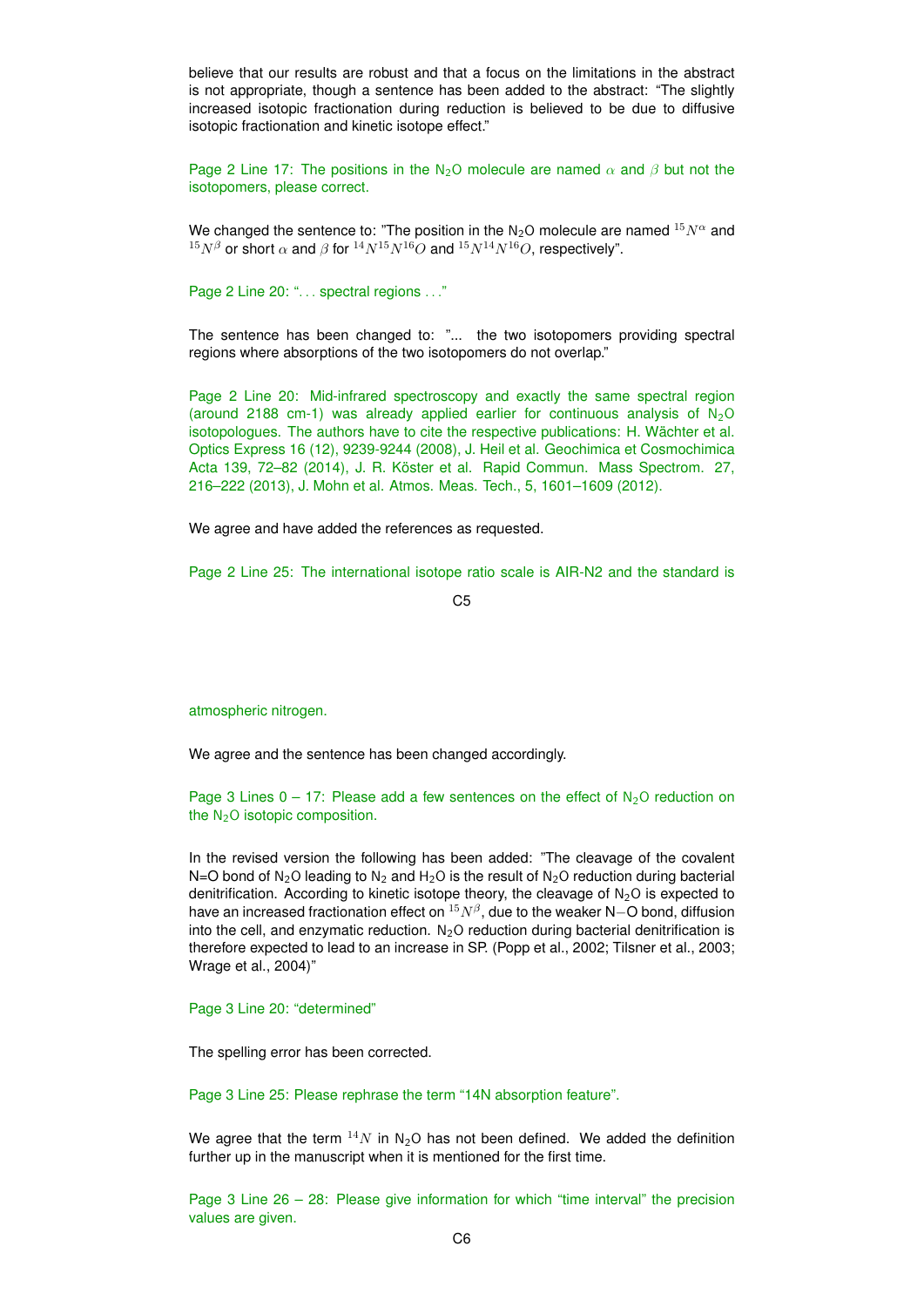In the revised version we write: "The typical precision of the instrument over 10 minutes averaging is  $< 0.3$  ppb for the N<sub>2</sub>O mixing ratio and  $< 0.4$  for each of the delta values of the isotopomers for concentrations in the range of 200 ppb – 2000 ppb."

## Page 4 Line 0 ff: Was there any provision to avoid under- or overpressure in the setup?

The system is operated at ambient pressure. We have added a sentence to clarify this: "The resulting overpressure in the incubator is released prior to switching back to the closed loop position."

Page 4 Line 7: Flushing the system with N2 most probably has changed the O2/N2 ratio in the setup, which in turn would have affected the analysis of  $N<sub>2</sub>O$  isotopologues  $-$  please comment? The statement given on page 6 Line  $7 - 8$  is not sufficient as the gas matrix (O2/N2 ratio), i.e. differences in pressure broadening, is known to affect the of the analysed spectral lines (e.g. D. V. Erler et al., Limnol. Oceanogr. Methods 13, 391–401 (2015)).

We would like to thank both referee #1 and referee #2 for bringing up this important point. The  $N_2/O_2$  ratio has indeed a significant effect on measurements of the isotopomers of  $N_2O$ , when using the Picarro G5101-i analyzer. This oxygen dependence effect, as first presented by Erler et al. (2015), has a linear dependence on the isotopomers.

In our incubation experiments no  $O<sub>2</sub>$  is available in the incubation system. However, our instrument has been calibrated with  $N_2$ O in  $N_2/O_2$  at atmospheric ratio. This fact got lost in our analyses and all data needs to be corrected for a constant offset. However, since the offset is constant it has no effect on the isotope enrichment factors.

C<sub>7</sub>

We have performed experiments similar to the once presented by Erler et al. (2015). Our experiments (although a different approach) show the same linear dependence on  $O<sub>2</sub>$  concentration for the isotopomers. In the revised version all data is presented with the correction for the addressed effect. In the process of incorporating the  $O<sub>2</sub>$ dependence a small fault in the original data analysis script was noticed and corrected. This has lead to a small change in the isotopic fractionation values presented in tables 2, 3, and 4, providing adjustments which are within the order of the reported deviations. We stress that the  $O<sub>2</sub>$  dependence has no effect on the results of our study, namely the isotope enrichment factors.

We will include the experiments concerning the oxygen dependence of the analyzer in a supplement to the publication.

# Page 5 Line 1: If the two diluted gases are new standard gases they might be named different than the original ones.

The two new standard gasses have an identical isotopic composition as the original pure standards. To make that clear we kept the original name but added CIC in front.

Page  $5$  Line  $3 - 14$ : The two statements "measured according to an international standard reference" and "relative to atmospheric air" is contradictory as the primary anchor of the international scale is atmospheric N2 and not  $N_2O$  – please correct. If measurements were anchored to atmospheric  $N<sub>2</sub>O$  please give the values which were adopted for  $\delta^{15}N^{\alpha}$  and  $\delta^{15}N^{\beta}$  of atmospheric N<sub>2</sub>O by different laboratories.

We agree that the statements were incorrect, and this has been corrected. In the revised version the sentence reads: "All measurements were performed relative to our standard gasses anchored to atmospheric N<sub>2</sub>. Our position dependent  $\delta^{15}N$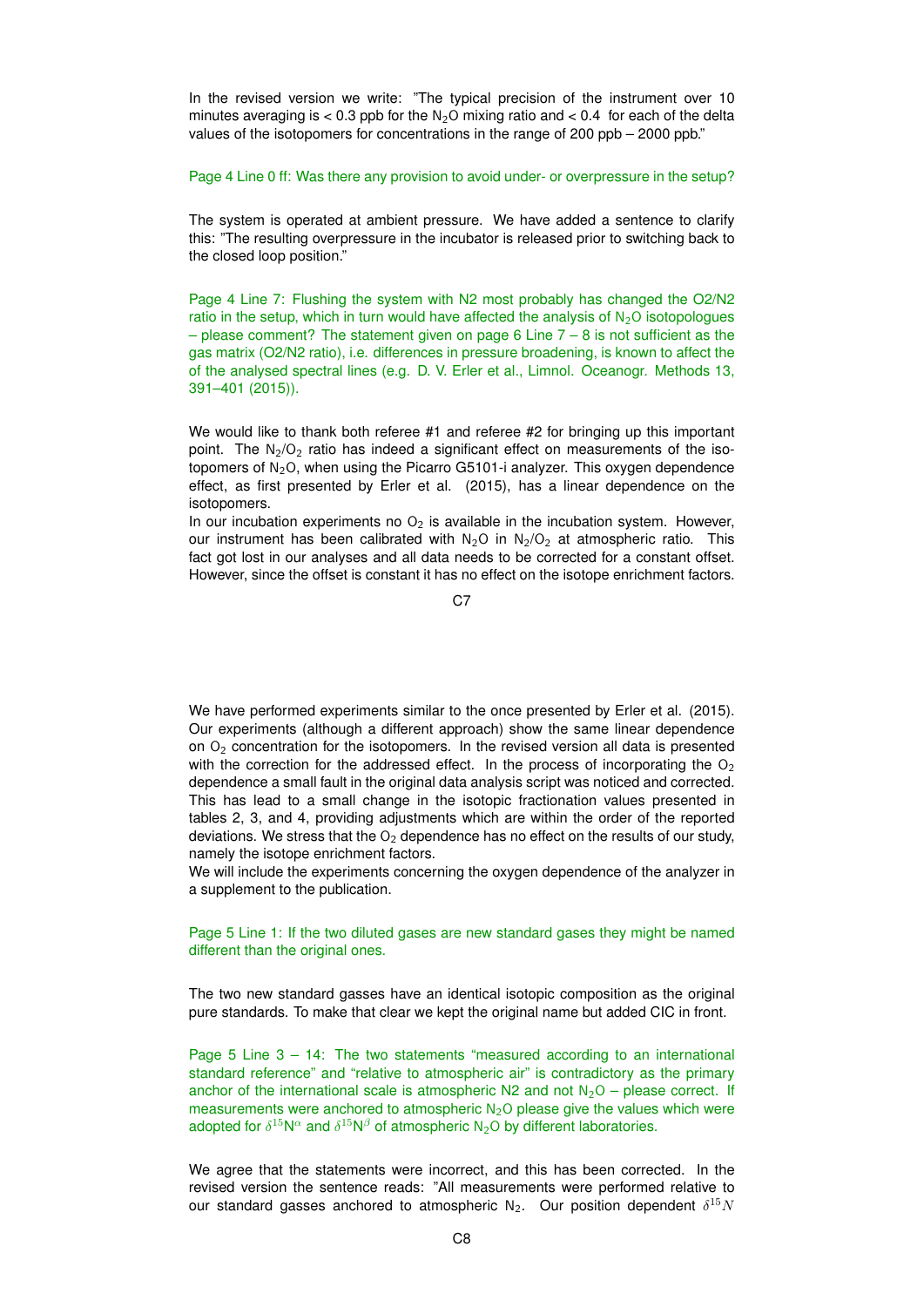measurements are reported relative to atmospheric  $N_2$ ."

Page 5 Line 3 – 14: The spread of results observed by different laboratories for the same calibration gas is considerable. This should be mentioned in the text with reference to a recent inter-laboratory campaign, which showed similar results (Mohn et al. Rapid Commun. Mass Spectrom. 28, 1995–2007 (2014)).

We thank the referee for pointing out this publication. The section in question has been adjusted accordingly and is now: "The standard deviation (Table 1) that we see from our measurements are similar to those presented by Mohn et al. (2014)."

In addition it should be mentioned that Tokyo Institute of Technology is supposed to be the only laboratory in the group to anchor their measurements to the AIR-N2 scale through NH4NO3 thermal decomposition.

ll of the laboratories anchor their measurements to AIR-N2.

Page 6 Section 2.5: All acronyms should be defined in the text.

All acronyms are defined in the revised version.

Page 6 Line 14: Rs is supposed to be the isotope ratio of the substrate at time t.

Correct, the wording has been changed accordingly.

C9

Page 6 Line 15: For "ε" the wording "enrichment factor" is usually applied (e.g. Well et al. JOURNAL OF GEOPHYSICAL RESEARCH, VOL. 114, G02020 (2009)) – please correct throughout the text.

We thank the referee for bringing this issue up. Throughout the manuscript we have changed "isotope enrichment" with "isotopic fractionation" according to Coplen, (2011).

Page 6 Line 16: "We did not measure . . ."

Corrected.

Page 6 Line 17: The statement "has to be identical" might be too strong and should be replaced by "can be used to estimate".

We disagree: When all  $KNO_3$  has reacted to N<sub>2</sub>O the initial isotopic composition of  $KNO<sub>3</sub>$  and the final isotopic composition in N<sub>2</sub>O are identical by definition. However, due to the experimental uncertainty we do agree that the measurement gives only an estimate of the initial composition. We reworded to make this clear.

"By definition when all  $KNO_3$  has reacted to  $N_2O$ , its isotopic composition is identical to the initial composition of  $KNO_3$ . The final isotopic values of  $N_2O$  for P. chlororaphis can therefore be used to estimate the initial isotopic composition of KNO<sub>3</sub>."

Page 6 Line 19: "... the bulk 15N/14N isotope ratio ..."

Corrected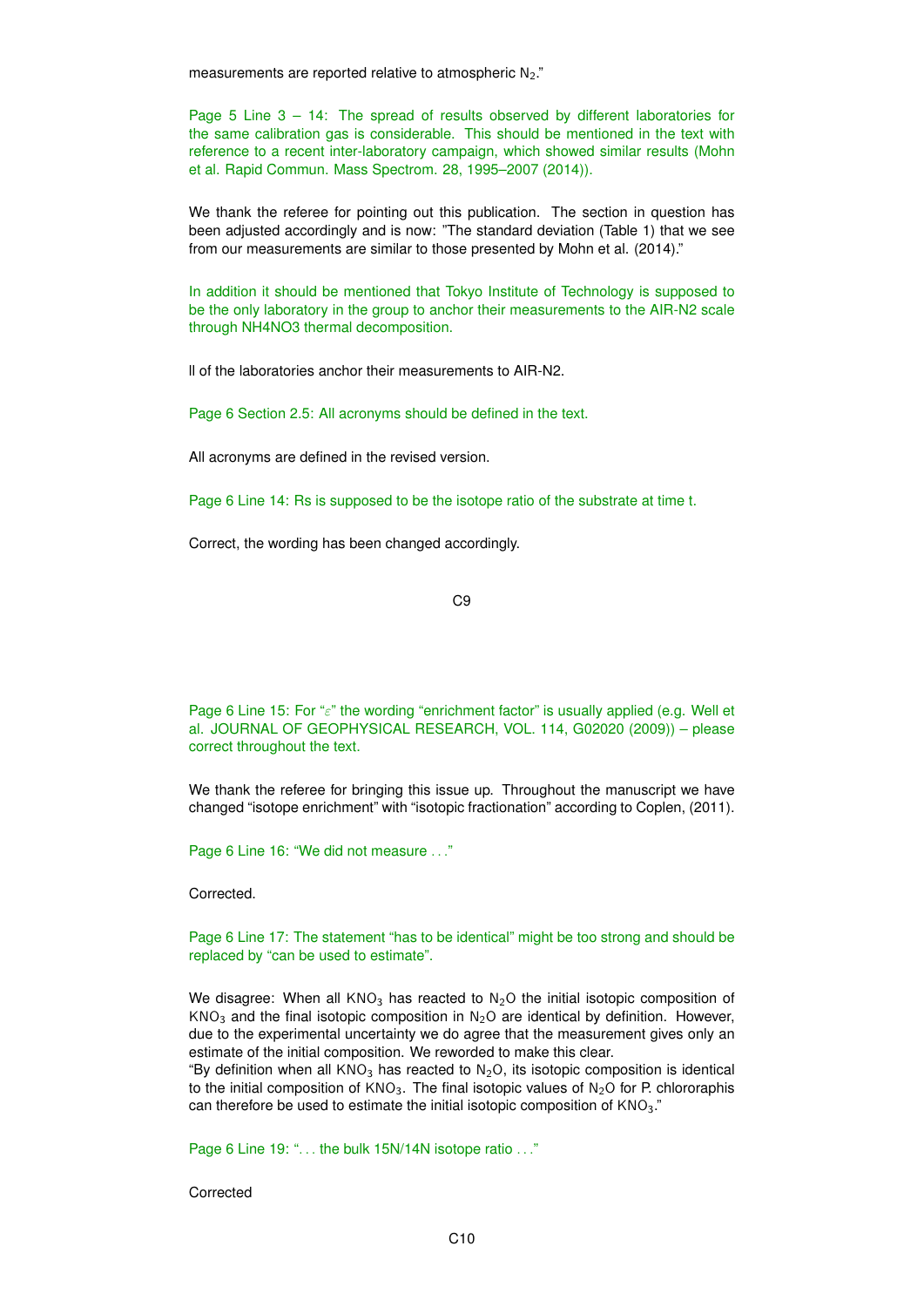Page 6 Line 20: "... for the accumulated product Rbulk p, acc is:"

**Corrected** 

Page & Formula 4: It should be "Rs,0" instead of "R0".

**Corrected** 

Page 7 Formula 8: Some of the acronyms are not defined and for " $\varphi$ " " $\overline{T}\alpha$ " might be correct.

The missing acronyms are defined in the revised version.

Page 7 Formula 9 + 10: It is hard to follow the argumentation as some of the acronyms are not explained in the text. Please add the definition and give more details on the derivation of the formula and the involved literature.

The missing acronyms are defined in the revised version.

Equations 9 and 10 are original (we are not aware that Rayleigh fractionation for isotopomers has been formulated elsewhere). We changed the formulation to make that clear.

Page 7 Line 7: The assumption that the ratio of reduction and production rate is constant is highly questionably based on past experimental evidence (e.g. Lewicka et al., Rapid Commun. Mass Spectrom. 29, 269–282 (2015)) – please comment?

C11

As far as we understand Lewicka et al. were able to separate production and reduction steps and observe different rates. It seems that both production and reduction rates were quite constant throughout their experiment, which seems to favor of our assumption. However, we did not find a statement about the ratio of production versus reduction. Also their experiment is not directly comparable to ours as they work with a bacterial community not with individual bacteria.

We clearly state that a constant ratio between reduction and production rate is an assumption. We agree that this may be different but from our experiments we are not able to tell. A constant ratio is the most conservative assumption we can make.

Page 7 Line  $21 - 22$ : This sentence might be wrong, as the "net production rate" is negative after the point of maximum  $N_2O$  concentration (Figure 3) – please clarify?

Rephrasing to: "For P. fluorescens the section of production is defined as being from the start of the measurements until the net production (net emission) rate turns negative."

Page 7 Line 30: The term "CDC" is given here for the first time, please define.

Changed to: " The models are fitted using both the concentration dependent corrected (CDC) data and..."

Page 8 Line 4: "Ec" was defined as ratio between reduction and production rate (page 7 Line  $6 - 7$ ) and is named reduction correction parameter here – please unify.

We agree on the issue and have changed the wording accordingly. " $N_2O$  depends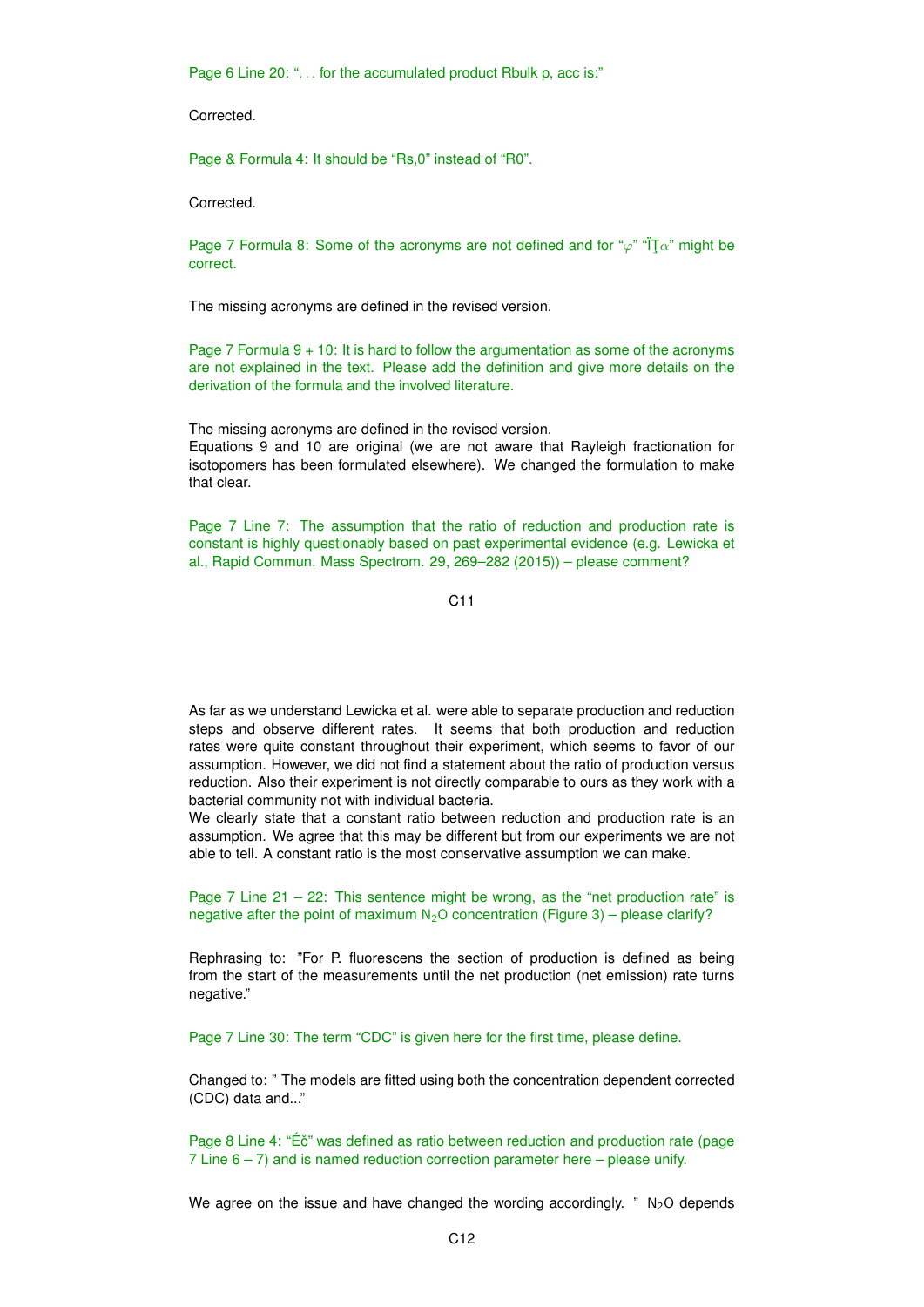on the ratio between reduction rate and production rate, from here referred to as the reduction correction parameter  $(γ)$ ."

Page 8 Line 27: The statement, that N<sub>2</sub>O production is absent when both  $\delta^{15}N^{\alpha}$  and  $\delta^{15}$ N $\beta$  decrease is without proof – please comment?

That production is absent is not intended as a statement, but rather an assumption for the further analysis. We emphasize this by writing: "We defined the start of the section where P. fluorescens is only reducing N<sub>2</sub>O to the point where both  $\delta^{15}$ N<sup> $\alpha$ </sup> and  $\delta^{15}$ N $\beta$  start decreasing (assumption based on reduction of  $\delta^{15}$ N $\alpha$ ,  $\delta^{15}$ N $\beta$ ,  $\delta$ 15Nbulk, and concentration)." – on page 7 line 27

Page 8 Line 24: Please delete "the".

Corrected.

Page 8 Line 27: The wording "the bulk" is colloquial, please correct.

Corrected.

Page 9 Section 4 Discussion: Some statements in the discussion are in contrast to existing literature. Therefore, the authors should carefully check the interpretation of their results in relation to existing literature – details are given below.

See response to detailed comments below.

C13

Page 9 Line 13: To clarify "nutrient" might be exchanged by "substrate".

Corrected.

Page 9 Line  $18 - 19$ : The wording "the isotopomers are depleted" is colloquial as the term isotopomer relates to the molecules 15N14NO and 14N15NO.

The sentence is changed to: "We therefore find that the isotope enrichment is significantly increased for the isotopomers produced by *P. fluorescens* than for those produced by *P. chlororaphis*."

Page 9 Line 19: The wording "the Rayleigh" is colloquial please change.

The sentence is corrected to: "... since the Rayleigh model is calculated as product-tosubstrate fractionation."

Page 9 Line 21: What are "measurements of P. chlororaphis"?

The sentence has been changed to: "This conclusion is based on measurements of two denitrifiers (*P. chlororaphis* (ATCC 43928) and *P. aureofaciens* (ATCC 13985))...."

Page 9 Line 23: The statement "that the conclusion applies to all denitrifying bacteria" is to strong based on the presented measurements and might be deleted.

We agree that the statement is too aggressive and it has therefore been deleted.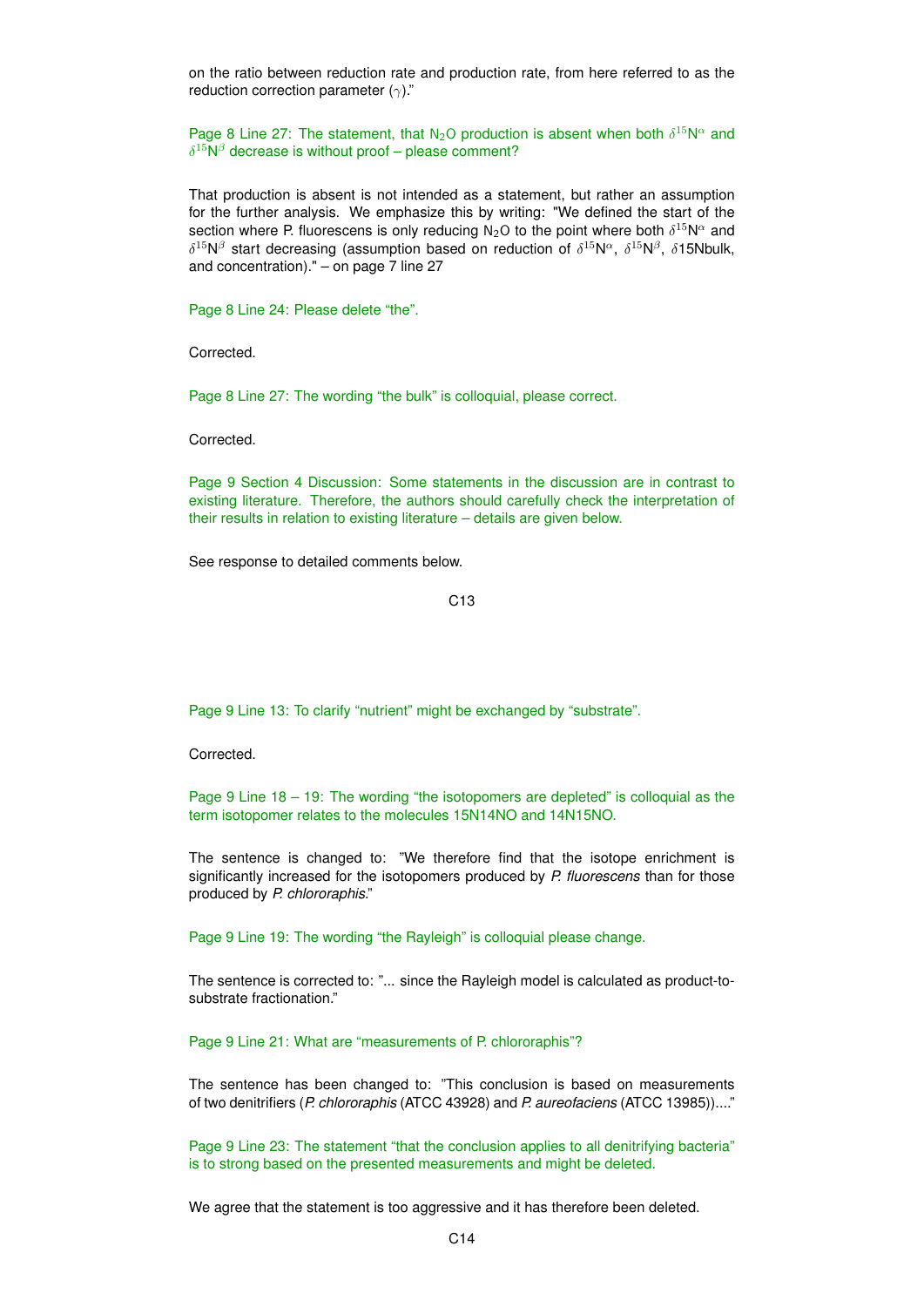Please also discuss results in relation to relevant work by other authors: e.g. Sakae Toyoda et al. Soil Biology & Biochemistry 37 1535–1545 (2005).

Thank you for bringing this study to our attention. We added: "Toyoda et al. (2005) present contrasting results for  $\epsilon_{SP}$  of *P. fluorescens* (ATCC 13525) of 23.3. The results may, however, not be comparable to ours as Toyoda et al., suspect an abiological reaction within the incubation flask to be responsible for  $N_2O$  production in the incubation experiment."

Page 9 Line 24: The observed difference in the enrichment factor  $\epsilon_{bulk}$  could also be explained by just differences in the reaction rate as already demonstrated by A. Mariotti et al. Can. J. Soil Sci. 62: 221-241 (1982).

We thank the referee for pointing out this matter. We modified the section accordingly: "The observed difference in the isotopic fractionation during production of  $N_2O$  could originate from 1) a difference in the production rate (Mariotti et al., 1982), or 2) a difference in the nitric oxide reductase enzymes. 1) The production rates in our experiments (Table 2 and 4) show an isotopic fractionation dependent on the production rate similar to the one observed by Mariotti et al. (1982). Our experiments show a production rate 10 times higher for *P. chlororaphis* than for *P. fluorescens*, which cf. Mariotti et al. (1982) would account for only approximately a 10 offset. We therefor believe that a change in production rate does not account for the 37.1 difference in isotopic fractionation."

Page 10 Line 9: R. Well et al. Rapid Commun. Mass Spectrom. 2008; 22: 2621–2628 published  $\epsilon_{SP}$  values for diffusion, which are in contrast to the authors speculation,

C<sub>15</sub>

#### please add the reference and comment?

We thank the referee for the comment, and we have changed the sentence: "As this is a diffusion driven process it is mass-dependent and a slight effect on SP is expected. This is also in line with the kinetic isotope effect theory which suggest a small offset towards higher  $\epsilon_{\alpha}$  and therefore higher  $\epsilon_{SP}$  (Popp et al., 2002; Tilsner et al., 2003; Wrage et al., 2004; Well and Flessa, 2008)."

Page 10 Line 24 – 25: The authors state that "for N<sub>2</sub>O reduction their results  $\epsilon_{bulk}$  and  $\epsilon_{SP}$ ) are in line with earlier studies". However, all previous studies consistently show negative  $\epsilon_{SP}$  values for N<sub>2</sub>O reduction, e.g. D. Lewicka Geochimica et Cosmochimica Acta 134 55–73 (2014); D. Lewicka et al. Rapid Commun. Mass Spectrom. 29, 269–282 (2015), R. Well et al. Rapid Commun. Mass Spectrom. 23: 2996–3002 (2009); J. R. Köster et al. Rapid Commun. Mass Spectrom., 27, 2363–2373 (2013). Please add references and comment!

We agree that the lines/section was incomplete and in need of further comments. "A number of studies have investigated  $N_2O$  originating from denitrification in soils (e.g. (Well and Flessa, 2009b; Köster et al., 2013a; Lewicka-Szczebak et al., 2014, 2015)). The results are only partly in accord with our findings for specific bacteria strains. I.e. they find consistently negative isotopic fractionation for SP while we find slightly positive values on average. Ostrom et al. (2007) investigated bacterial reduction of N<sub>2</sub>O using P. stutzeri and P. denitrificans, and the SP resulting from this bacterial reduction of  $N_2O$  was between -6.8 and -5. However, they note that while for high net production (predominantly production of  $N_2O$ ) SP is negative while with reduced net production that goes with an increasing rate of reduction the SP value increases, in line with our finding. This is also in agreement with kinetic isotope theory presented e.g. (Popp et al., 2002; Tilsner et al., 2003; Wrage et al., 2004)."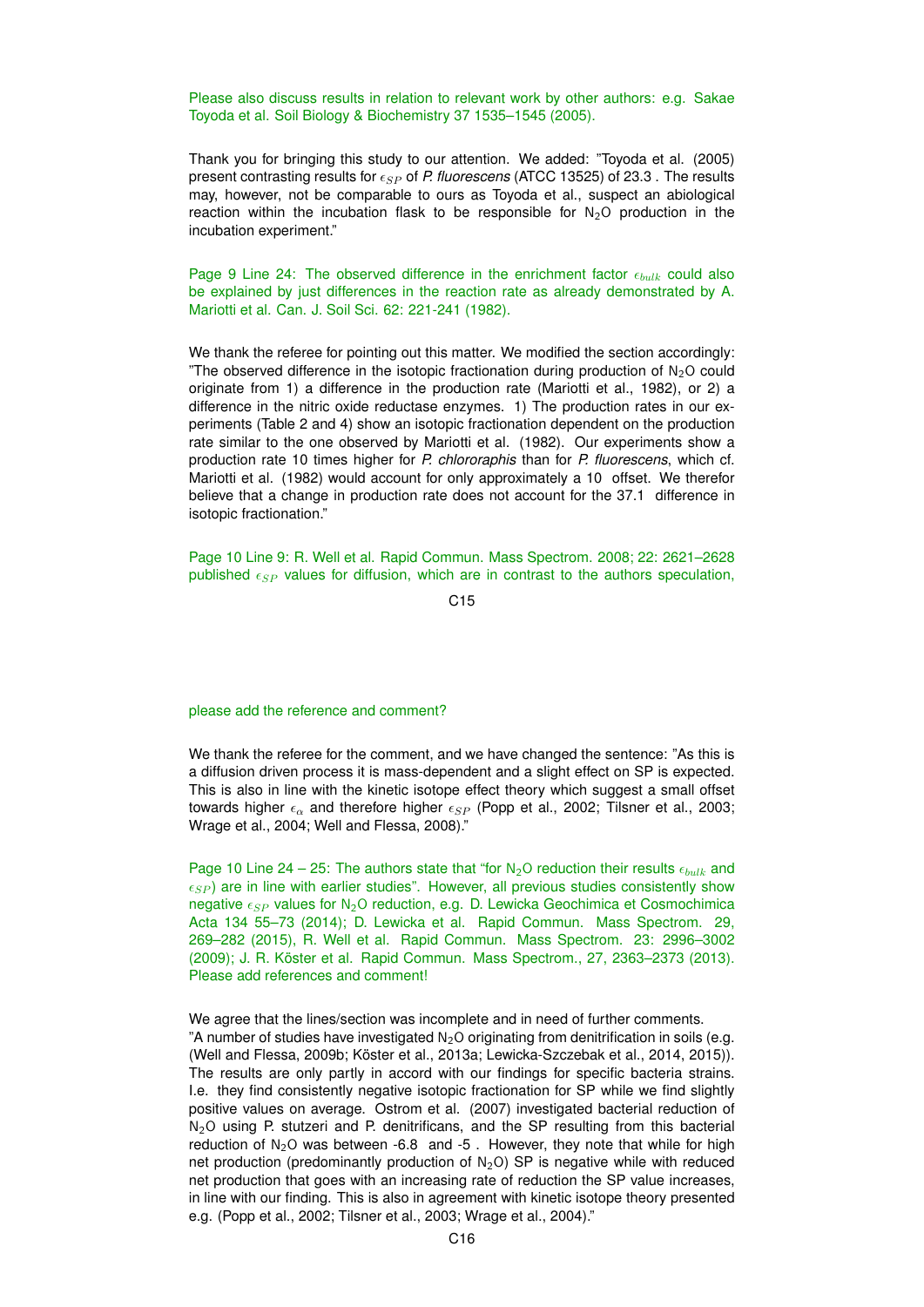Figure 3: I assume the "N<sub>2</sub>O production" is "net N<sub>2</sub>O production" – please clarify and change here and elsewhere in the text?

Corrected.

Figure 4A, 4B, 5A and 5B: The wording in the legends is "poor" and should be rephrase to something like  $\delta^{15}N^\alpha$  as a function of N<sub>2</sub>O concentration ...The blue curve is the instantaneous signal of the CRDS analyser, the black curve the five minutes running average. The blue arrow indicates ..." Please add information on the bacterial strains involved in Figure 4 and 5.

The figure legends has been corrected to:  $\sqrt[3]{5}N^{\alpha}$  as a function of N<sub>2</sub>O concentration as produced by P. fluorescens and the modeled Rayleigh type distillation. High resolution CRDS data (blue line) and five minutes running average (black line). The red and magenta curve is the modeled apparent Rayleigh type distillation curve for the production and reduction of  $N_2O$ , respectively. The blue arrow indicates the direction of time during production of  $N<sub>2</sub>O$  whereas the green arrow indicates the direction of time during reduction of  $N_2O$ ."

Table 3: The enrichment factors given for  $N<sub>2</sub>O$  reduction are in contrast to all existing literature. Therefore the limitations of the applied data analysis should be mentioned.

We believe that the response to this comment is covered by our response to comment to Page 10 Line 24 – 25:

[Response to referee comment # 2]

The study by Winther et al. presents continuous measurements of nitrous oxide isotopomers to determine isotope effects for two different bacterial organisms.  $N_2$ O isotopomers have been identified as a promising tool for the identification of the different processes generating  $N_2O$ . For this reason, such measurements are valuable for the scientific community. Especially spectroscopic measurements have been shown to be very well suited for the determination of the isotopomers (Mohn et al., 2014, Rapid Comm. Mass Spec.), owing to the selectivity of this method. In this context, this paper is also from a methodologic perspective of interest for the broad audience Biogeosciences attracts. However, I want to raise some general points:

1. The paper unfortunately stops short of providing technical details on the instrument used and the performance during the incubation experiments. For potential users, information on the stability of the measurements over a deployment period of weeks to months would be interesting. Further, the stability of the concentration dependence and the calibration coefficients is of interest for readers interested in spectroscopic methods. In my opinion the authors should elaborate on the named points a little more than stating "P4, L29: Over the course of the experiments, no further instrumental drift was observed". For example, what is the duration of the course of the experiments?

Following the recommendation of the reviewer we now give more details about the technical side of the experiments.

We have edited the last paragraph in section 2.2. The concentration dependence experiments presented consist of a total of seven similar experiments now shown together in figure 2.

We further added the following paragraph to section 2.4: "Continuous measurements

C17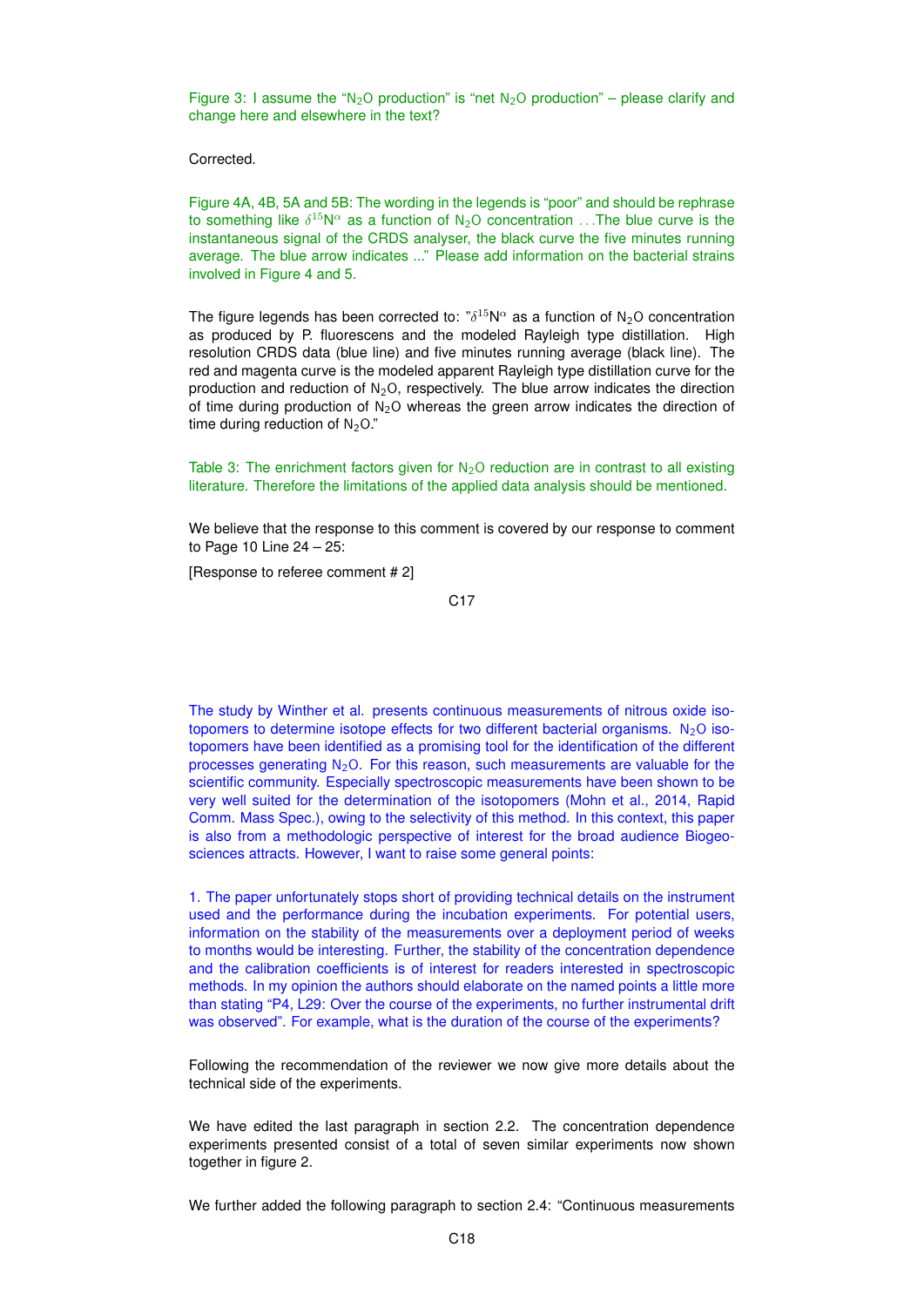of the bacterial production of  $N_2O$  from P. chlororaphis were performed for approximately 500 minutes for each replica. All five replicas were measured within one week, starting at the same hour of the day and after equally long cultivation prior to the measurements. The bacterial evolution, of  $N<sub>2</sub>O$  production and reduction, from P. fluorescens was continuously measured for 1000 minutes on average. The seven replicas were measured in three one week measuring campaigns over the course of half a year, but always with an equally long cultivation prior to measurements."

2. The headspace was flushed with pure N2 and, thus, the composition of N2 and O2 was not constant. At the same time, the calibration gases were provided in synthetic air. The composition of the analysed gas is crucial for adequate calibration, and the authors need to show the influence of changing N2/O2 ratio.

The reviewer is right and the manuscript has been corrected for this error (see our comments to referee # 1: Page 4 Line 7).

3. The determination of isotope effects for the bacterial organisms is based on the Rayleigh approach. However, for P. fluorescens the determination of the isotope effect during production was considered. In this consideration, a parameter, gamma, is introduced reflecting the ratio between reduction rate and production rate. In the next section, the authors state that they used an iterative procedure to fit their experimental data to the derived Rayleigh model, but the sensitivity of the resulting isotope effect is not mentioned at all throughout the manuscript. Also the authors state that it is assume that the ratio between consumption and production is constant. In my opinion, a sensitivity analysis of the model towards non-constant gamma should be provided.

That production to reduction is constant is clearly stated as an assumption. It is

possible that this ratio deviates over time but there is no way in knowing how in our experiment. In our view, without further knowledge on how the ratio could have changed, a sensitivity analysis is not appropriate. See also our answer to Referee #1 comment for P7, L7.

4. It is surprising that for SP, the measurements seem to differ quite a bit from published values, though the isotope effect associated with SP, and especially for  $N_2O$ reduction, is in general considered to be the most reproducible. I suggest discussing this in more detail.

We thank the referee for bringing up this issue. The answer to this is written in the response to referee # 1 comment for Page 10 Line 24 – 25

5. The manuscript uses informal language at many points, not always provides adequate references (e.g., section 2.5) and also the figure captions sometimes lack basic information such as which bacterial organism is the subject of the figure (see below). The introduction is currently rather a sequence of statements, so that I suggest rearranging it to a concise introduction. See some more detailed comments below.

Title Ok

# **Abstract**

P1, L1: "feed-back loop": global warming is not necessarily enforcing global  $N_2O$ emissions per se. Please explain the feed-back loop mentioned.

C19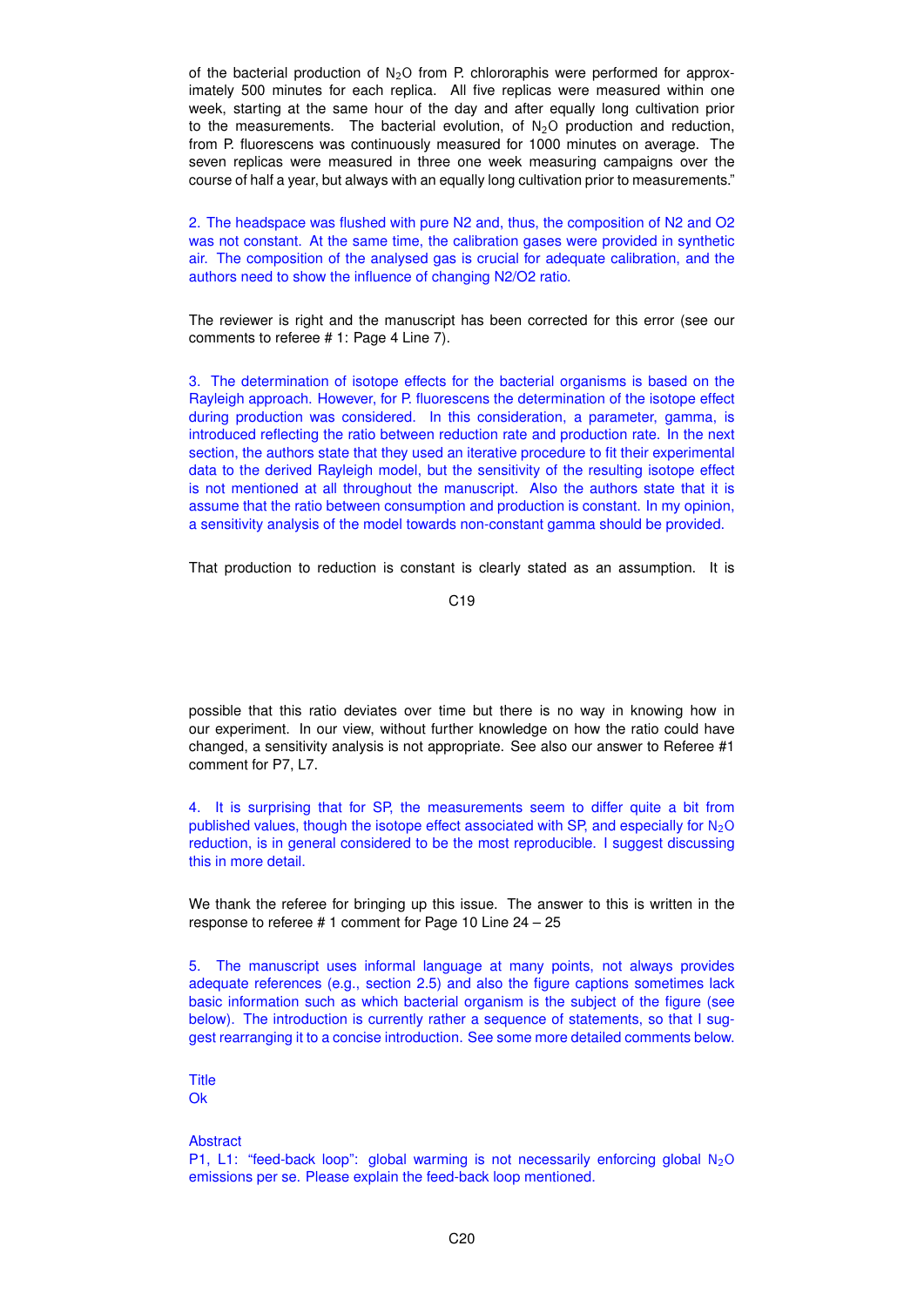We deleted the questioned statement since it is not the core topic of the manuscript.

P1, L3/4 sounds odd. I suggest "A rare 15N atom can substitute the abundant 14N atom either at the central or terminal position in the linear N=N=O molecule."

We rephrased: "In the linear N=N=O molecule  $^{15}N$  substitution is possible in two distinct positions, central and terminal. The respective molecules,  ${}^{14}N^{15}N^{16}O$  and  $15N^{14}N^{16}O$ , are called isotopomers."

#### P1, L6: Please also define site preference

We now write: "Therefore, measurements of the site preference (difference between the isotopomers) in  $N<sub>2</sub>O$  can be used to..."

Introduction

The introduction draws an arch from isotopomers to climate change. This needs to be specified as currently the capabilities of quantitative source partitioning still need to be proven.

See comment further down (P2, L13/14).

P2,L5: point (1) sounds odd. I suggest "(1) enhanced radiative forcing with  $N_2O$  being the third most important GHG". Further, e.g. is followed by a comma. Please change all e.g. to e.g.,

The sentence has been changed to:  $\sqrt{N_2}$  being the third most important greenhouse C21

gas, e.g.,  $N<sub>2</sub>O$  has the third highest contribution to the radiative forcing of the naturally occurring greenhouse gasses (Hartmann et al., 2013),..."

P2,L9: Please make clear that there was a positive correlation.

Sentence changed to: "Ice core records show that  $N<sub>2</sub>O$  concentrations positively correlate with northern hemispheric temperature variations, e.g., during the last glacial-interglacial termination as well as over the rapid climate variations occurring during the glacial period, known as Dansgaard-Oeschger events (D-O events) (Schilt et al., 2010)."

P2,L13/14: Please elaborate more in how isotopomers can help understanding climate change. The radiative forcing is almost exclusively due to 14N14N16O and, as said before, atmospheric  $N_2O$  concentration is correlated.

Added: Isotopomers of  $N_2O$  provide information on the sources (Pérez et al., 2000; Perez et al., 2001; Park et al., 2011) i.e. whether  $N_2O$  originates predominantly from nitrification or denitrification processes. As the conditions/ circumstances leading to emissions from the two processes differ both for the marine and terrestrial sources measuring isotopomers will potentially improve our understanding on the climate conditions leading early release of  $N_2O$  over some rapid climate change.

P2,L24/25: I suggest starting the d-value description form the generic d15Nsample: "The isotopic composition of a sample is usually reported as d-value which represents the deviation of the elemental isotope ration R in the sample from a reference material. Delta values can be calculated for bulk  $N_2O$  as well as for d15Na and d15N beta. " Please refer to AIR-N2 as standard material.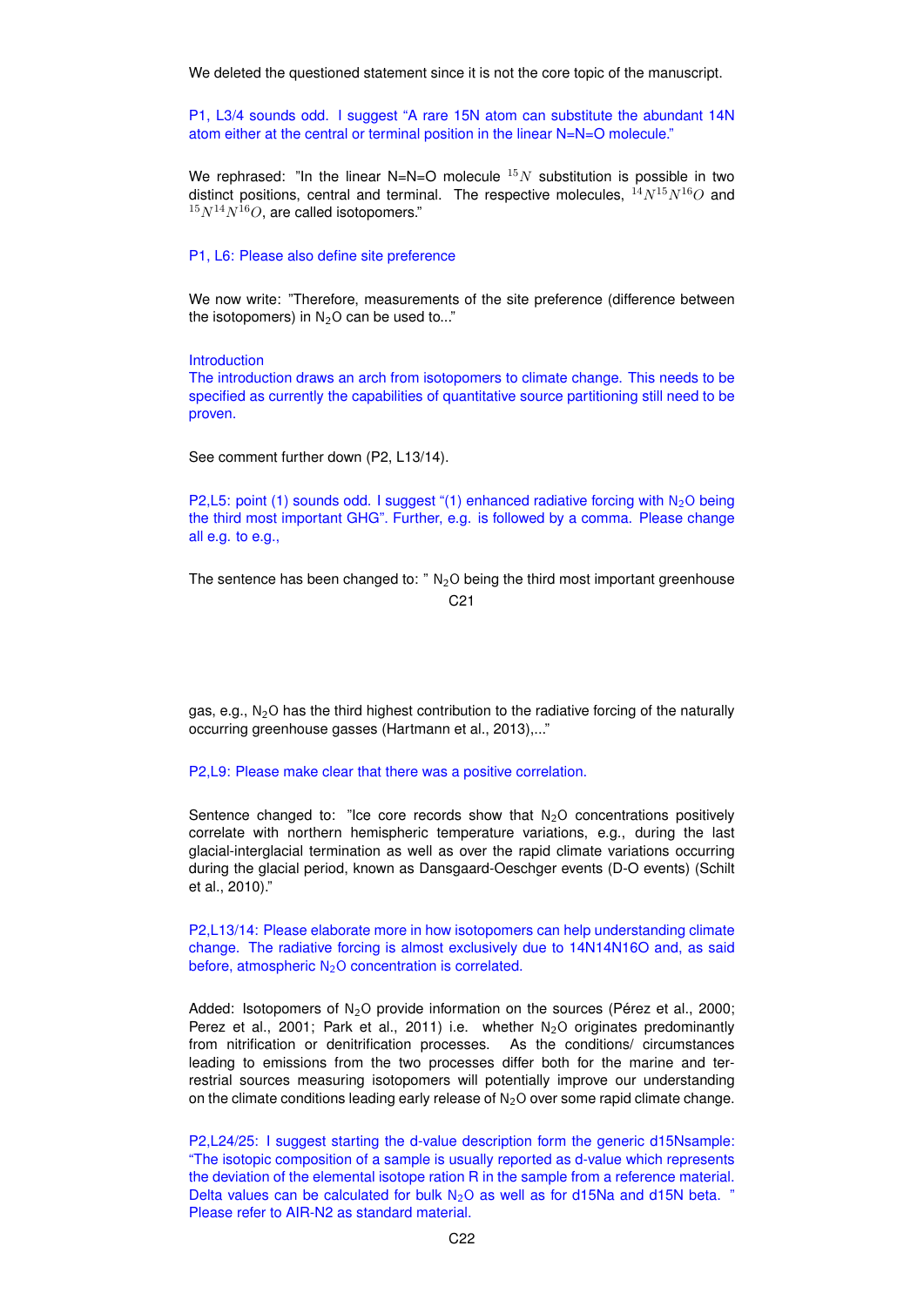We agree and changed the introductory sentence accordingly. The reference to N2 of atmospheric air being the standard has been added.

P2,L27: Park et al is not suited for the definition of SP. It was introduced in 1999 by Brenninkmeijer and Röckmann (as indicated in the text) and by Toyoda and Yoshida, Annal. Chem 71, 4711-4718. I think these two publications deserve the credit for SP.

We removed Park et al., 2011 from the sentence.

P3, L2: It sounds like denitrifying bacteria exclusively produces  $N_2$ , which is not the case. Please rephrase.

We rephrased to: "Denitrification is a stepwise biological reduction process in which denitrifying bacteria ultimately produce nitrogen  $(N_2)$ "

P3, L14-17: Is it a method application or investigation of different bacteria? The latter is not really new.

While the reviewer is correct that bacteria and also the specific bacteria in our study have been investigated before, it is the first time (to our knowledge) those bacteria have been analyzed continuously allowing not only to determine the fractionation but (in the case of *P. fluorescens*) also distinguish between production and reduction. In that way it is a new method applied to a selection of bacteria. Also contradicting results indicate that further experiments are still needed to obtain a more complete understanding of the  $N<sub>2</sub>O$  part of the nitrogen cycle.

C23

Materials and Methods P3, L22: Please change spectrometry to spectroscopy. The paper reports on a spectroscopic method.

## Changed.

P5, L30: The incubation chamber's headspace was flushed with pure N2 to create anaerobic conditions. However, the calibration gases are  $N_2O$  in synthetic air. For spectroscopy, the gas matrix is of importance as it affects the line shape of the investigated gas. Please show the influence of increasing N2 content on determined isotope ratios at constant  $N_2O$  concentration. It is fundamental to address gas matrix in such an experiment.

We would like to thank the referee for bringing up this important point. A similar comment was received from referee # 1. Please see our response and corresponding changes to "Page 4 Line 7". We stress that the issue has been fixed and that this has no effect on the results of our study, namely the isotope enrichment factors.

P6, L7-8: Though this statement addresses the concern raised above, but actually it is not only O2 spectral lines that affect the measurements, but also the collision partner itself. For this reason, the authors need to show empirical evidence here that the effect of a changed gas matrix did not change the determined isotope ratio (as described above).

See comment above.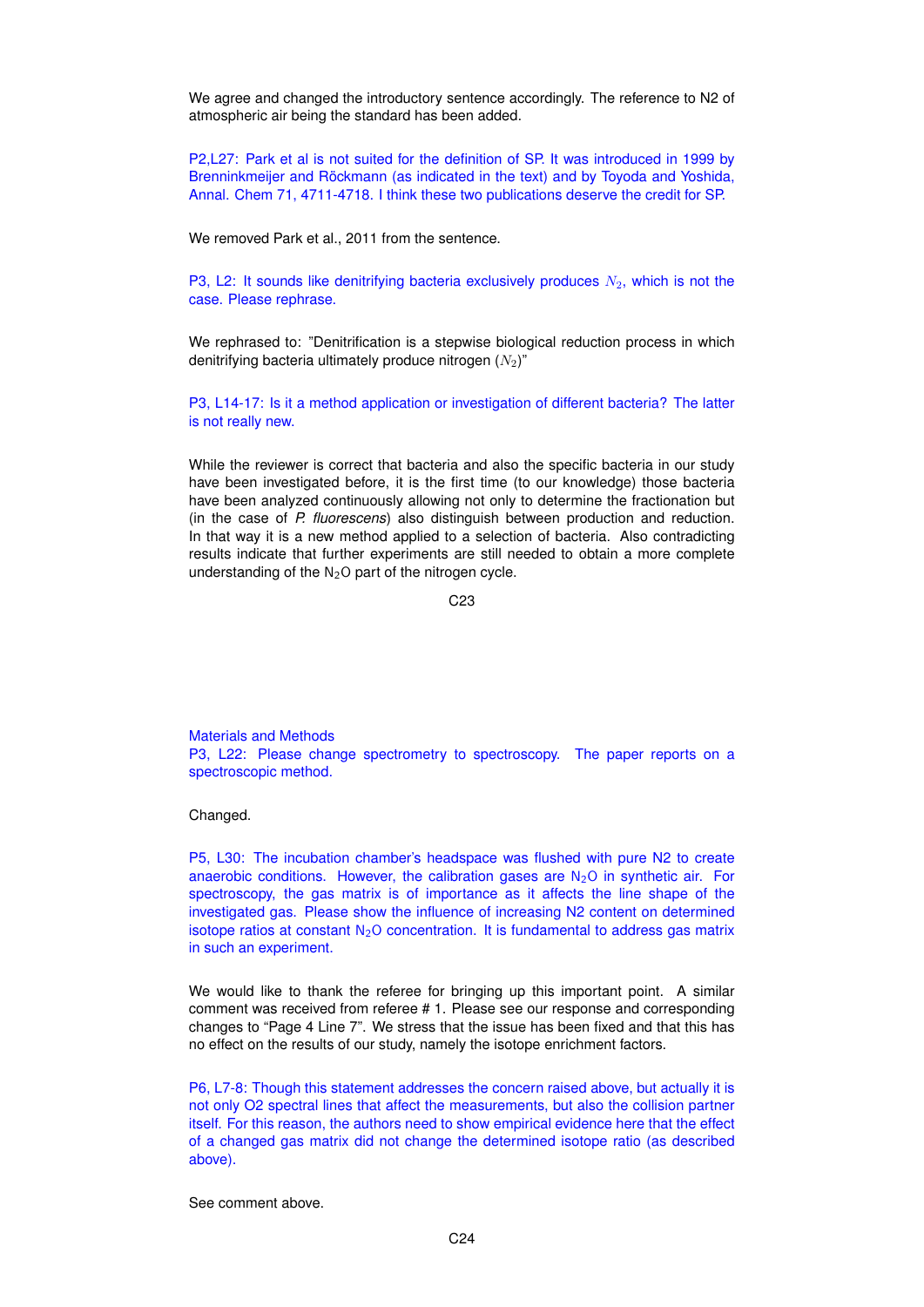P6, L12: Equation 3 is given with Rs and Rs,0, whereas L12 refers to "reactant". The "s" in Rs,0 stands for substrate. In my opinion, it is easier to follow if the abbreviation would be the same as the word used. Thus, I suggest using "substrate instead of reactant"

The sentence has been changed to: "... the isotope ratio of the substrate as: .... where  $R_{s,0}$  is the initial isotope ratio of the substrate,  $R_s$  is the isotope ratio of the substrate at time *t*."

P6, L22: The term isotope enrichment for the bulk is a little confusing here. For normal isotope effects, the accumulated product is depleted compared to the initial substrate. In this context, the section head 2.5 "Analysis of isotope enrichment" is also not ideal. As far as I can see the whole section aims at the determination of the isotope effect. I suggest using "Determination of isotope effects" as section head and introduce epsilon as isotope effect, which is from my point of view the agreed term (this also refers to line 15/16).

We thank the referee for bringing this issue up. Throughout the manuscript we have changed "isotope enrichment" with "isotopic fractionation" according to Coplen, (2011). Furthermore we have changed the section title to: "Determination of isotopic fractionation".

P7, L2: in equation 8, the correction term is not specified, however the isotope ratio is. I assume, the correction term needs a subscript identifier as well, e.g., a or b.

C25

Correct and corrected.

In addition, the section beginning P6, L 25 needs references.

We are not sure what the reviewer means. If he is refereeing to the application of Rayleigh fractionation to isotopomers, we derived those equations ourselves. We changed the sentence to make that clear (see also comment to referee # 1- Page 7 Formula  $9 + 10$ 

P7, L3-10: Also this section needs references and at least the terms in eq. 9 and 10 should be explained properly. Rp, r is most likely the isotope ratio of remaining  $N_2O$ after reduction? The manuscript is cumbersome toe read if this (basic) information needs to be deduced by the reader.

Equations 9 and 10 are original (we are not aware that Rayleigh fractionation for isotopomers has been formulated elsewhere). We changed the formulation to make that clear.

P7, L17: In my opinion its odd to have a quite extensive section 2.5 followed by a sole subsection 2.5.1. This type of structure does not make sense to me and I suggest the following structure: 2.5 Determination of the isotope effects, 2.51. Modifications to the Rayleigh model, 2.5.2 Fitting procedure.

We agree and the suggested structure is applied.

P7, L 30: I am not aware that CDC has been introduced so far. What does it mean?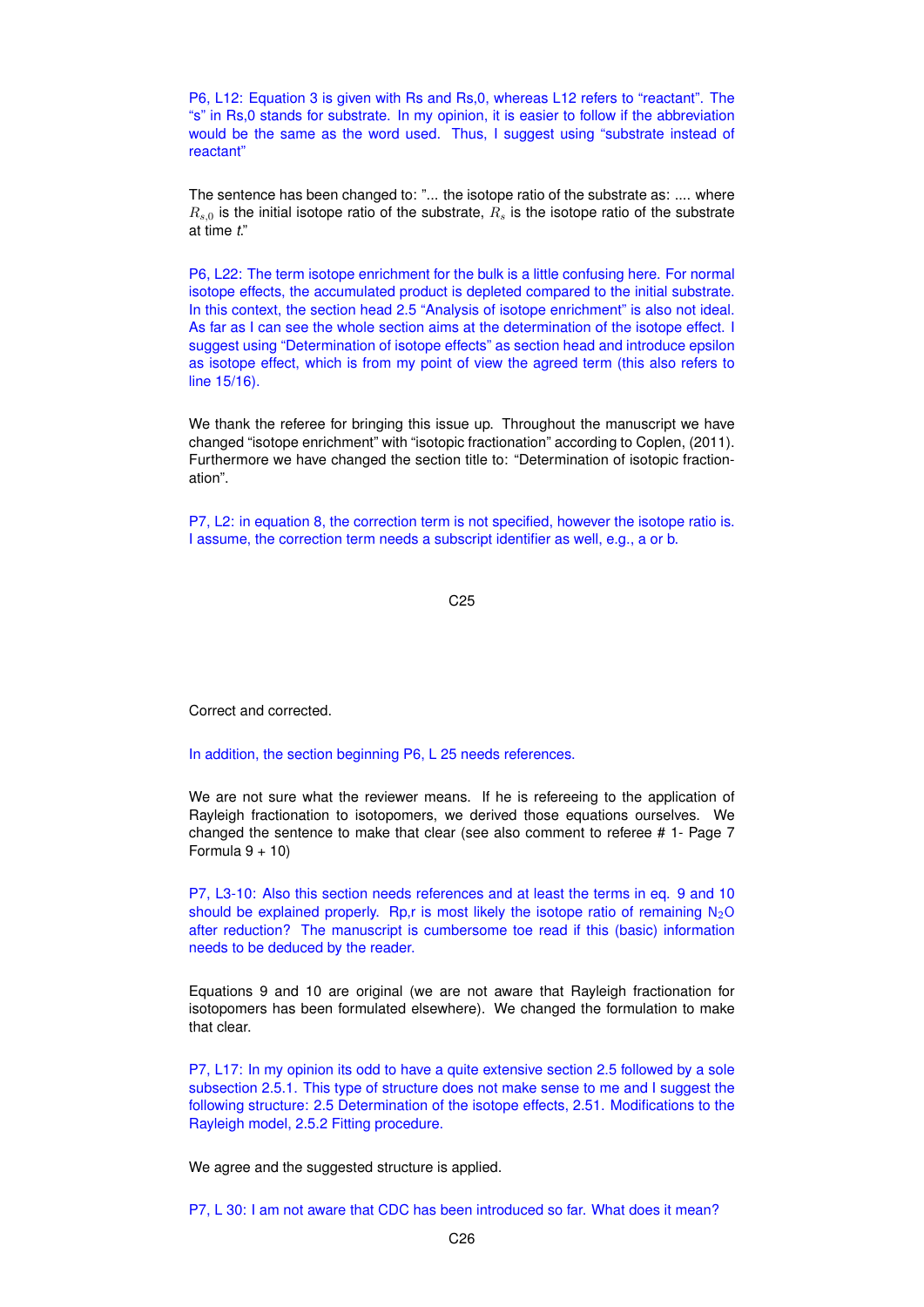Sentence changed to: "The models are fitted using both the concentration dependent corrected (CDC) data ..."

Whole 2.5.1: The second section is somewhat repetitive as the R2 value is mentioned twice as optimization criterion and, thus is too verbose. Please make this section more concise and provide information on what "is iteratively found" means exactly (P7, L23).

## Corrected.

"... is iteratively found (calculations of the accumulated product (eq. 8 and eq. 10) are calculated with all possible combinations of 1) the unreacted fraction at the start and at the end, 2) reduction correction parameter, 3) fractionation factor during production, 4) fractionation factor during reduction) ..."

## **Results**

P8, L7ff. The evolution of  $N_2O$  concentration (please add the word concentration in line 7) during the experiments is described for both organisms, though there are subsections for the respective organisms following. From this perspective, the introduction in section 3 is odd. Though it may be controversial, I suggest starting the subsection 3.1 directly following section 3 and moving the description of  $N_2O$  concentration to the respective subsection.

We added "concentration" after  $N_2O$  in the introductory sentence. We believe it makes sense to keep four lines of general introduction at the beginning of the section and would like to keep it the way it is.

C27

P8, L14: The reference to Fig 4a and 4B is ok, but the caption of fig. 4 does not indicate which organism the figure refers to. Please add this information.

We have changed the captions to: "  $\delta^{15}N^{\alpha}$  as a function of N<sub>2</sub>O concentration as produced by P. chlororaphis and the modeled Rayleigh type distillation. High resolution CRDS data (blue line) and five minutes running average (black line). The red line shows the modeled apparent Rayleigh type distillation for the production of  $N<sub>2</sub>O$ . The blue arrow indicates the direction of time during production of  $N<sub>2</sub>O$ ."

P8, L15: Please avoid terms like "in fig : : : we plot : : : ". This occurs throughout the manuscript, sounds informal and could easily be replaced by Figure xxx shows : : : .

Corrected.

P8, L17-18: The match was relatively high to what? The correlation coefficient is R, the coefficient of determination is R2. Please consider.

Reworded to: " The average coefficient of determination  $(R^2)$ ..."

P8, L24: please also here add the organism to caption of fig. 5 and remove "the" in front of  $\delta^{15}N^{\alpha}$ . The results section does not contain any information on the parameter gamma, representing the share of reduction and production. Please give details.

Corrected – similar to the caption of fig. 4.

**Discussion**